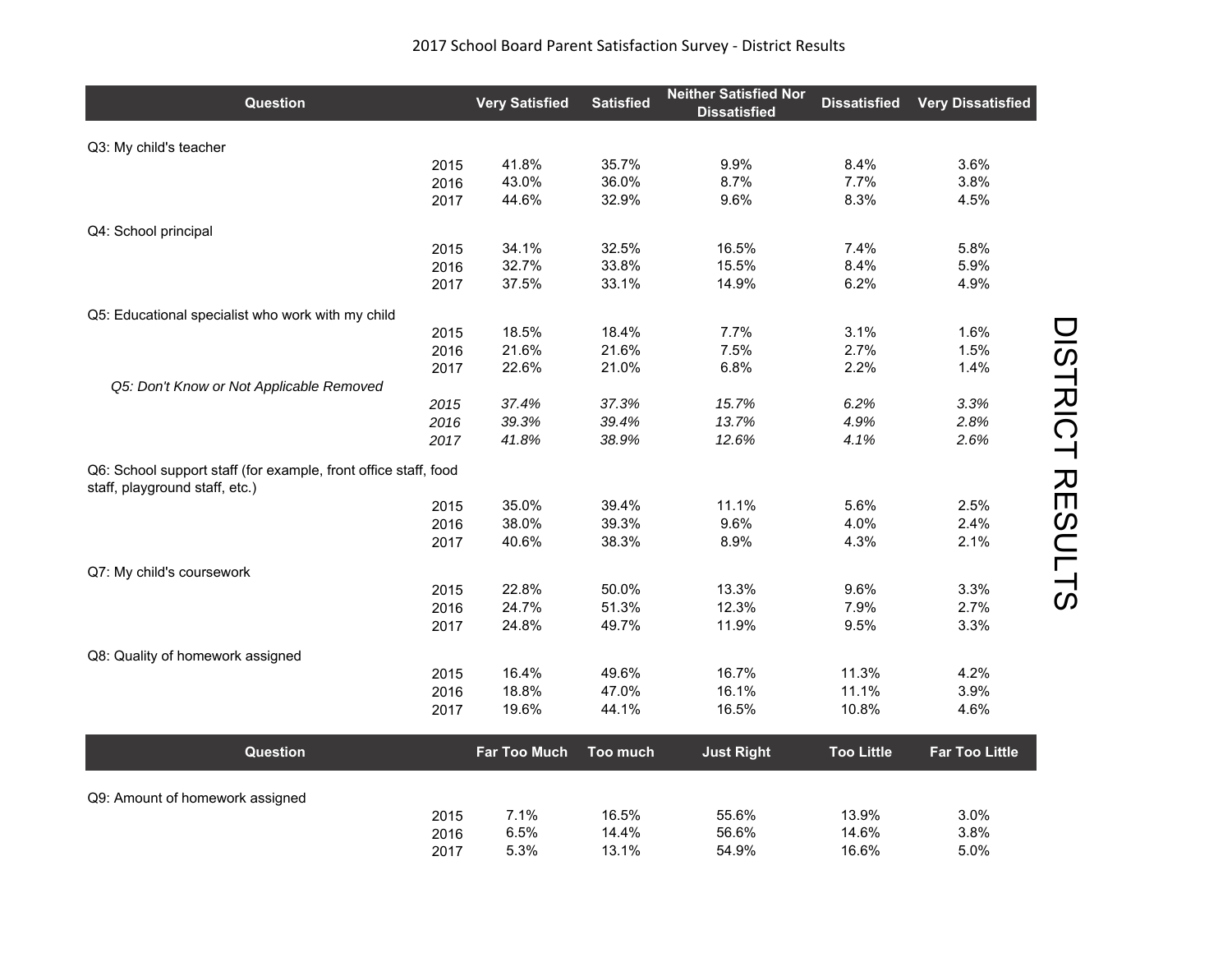| <b>Question</b>                           |      | <b>Very Satisfied</b> | <b>Satisfied</b> | <b>Neither Satisfied Nor</b><br><b>Dissatisfied</b> | <b>Dissatisfied</b> | <b>Very Dissatisfied</b> |
|-------------------------------------------|------|-----------------------|------------------|-----------------------------------------------------|---------------------|--------------------------|
| Q10: Tutorials                            |      |                       |                  |                                                     |                     |                          |
|                                           | 2015 | 14.1%                 | 27.4%            | 9.3%                                                | 6.1%                | 2.7%                     |
|                                           | 2016 | 14.8%                 | 28.0%            | 10.1%                                               | 4.5%                | 2.5%                     |
|                                           | 2017 | 13.4%                 | 28.5%            | 10.7%                                               | 6.4%                | 2.8%                     |
| Q10: Don't Know or Not Applicable Removed |      |                       |                  |                                                     |                     |                          |
|                                           | 2015 | 23.7%                 | 45.9%            | 15.6%                                               | 10.3%               | 4.5%                     |
|                                           | 2016 | 24.7%                 | 46.7%            | 16.8%                                               | 7.5%                | 4.2%                     |
|                                           | 2017 | 21.7%                 | 46.0%            | 17.3%                                               | 10.4%               | 4.5%                     |
| Q11: Grading system                       |      |                       |                  |                                                     |                     |                          |
|                                           | 2015 | 12.0%                 | 49.3%            | 20.3%                                               | 10.5%               | 3.7%                     |
|                                           | 2016 | 13.0%                 | 48.2%            | 20.8%                                               | 9.8%                | 3.2%                     |
|                                           | 2017 | 13.0%                 | 47.7%            | 19.2%                                               | 9.2%                | 3.4%                     |
| Q12: Special education services           |      |                       |                  |                                                     |                     |                          |
|                                           | 2015 | 4.8%                  | 7.1%             | 4.9%                                                | 2.3%                | 2.3%                     |
|                                           | 2016 | 6.7%                  | 10.5%            | 5.6%                                                | 1.9%                | 1.2%                     |
|                                           | 2017 | 7.5%                  | 11.3%            | 6.2%                                                | 1.9%                | 1.2%                     |
| Q12: Don't Know or Not Applicable Removed |      |                       |                  |                                                     |                     |                          |
|                                           | 2015 | 22.5%                 | 33.2%            | 22.7%                                               | 10.9%               | 10.7%                    |
|                                           | 2016 | 25.8%                 | 40.6%            | 21.7%                                               | 7.2%                | 4.7%                     |
|                                           | 2017 | 26.6%                 | 40.3%            | 22.0%                                               | 6.8%                | 4.3%                     |
| Q13: Gifted services                      |      |                       |                  |                                                     |                     |                          |
|                                           | 2015 | 5.3%                  | 7.6%             | 6.3%                                                | 4.5%                | 3.7%                     |
|                                           | 2016 | 5.0%                  | 10.2%            | 6.9%                                                | 3.1%                | 3.5%                     |
|                                           | 2017 | 5.1%                  | 10.7%            | 6.1%                                                | 4.2%                | 3.2%                     |
| Q13: Don't Know or Not Applicable Removed |      |                       |                  |                                                     |                     |                          |
|                                           | 2015 | 19.6%                 | 27.7%            | 22.8%                                               | 16.3%               | 13.7%                    |
|                                           | 2016 | 17.5%                 | 35.4%            | 24.0%                                               | 10.8%               | 12.3%                    |
|                                           | 2017 | 17.5%                 | 36.5%            | 20.8%                                               | 14.4%               | 10.8%                    |
| Q14: Support for college readiness        |      |                       |                  |                                                     |                     |                          |
|                                           | 2015 | 11.3%                 | 21.6%            | 11.4%                                               | 5.8%                | 2.8%                     |
|                                           | 2016 | 11.2%                 | 22.9%            | 11.9%                                               | 4.6%                | 2.1%                     |
|                                           | 2017 | 10.0%                 | 21.9%            | 12.4%                                               | 3.9%                | 1.5%                     |
| Q14: Don't Know or Not Applicable Removed |      |                       |                  |                                                     |                     |                          |
|                                           | 2015 | 21.4%                 | 40.8%            | 21.7%                                               | 10.9%               | 5.1%                     |
|                                           | 2016 | 21.3%                 | 43.4%            | 22.6%                                               | 8.8%                | 3.9%                     |
|                                           | 2017 | 20.1%                 | 44.1%            | 24.9%                                               | 7.8%                | 3.1%                     |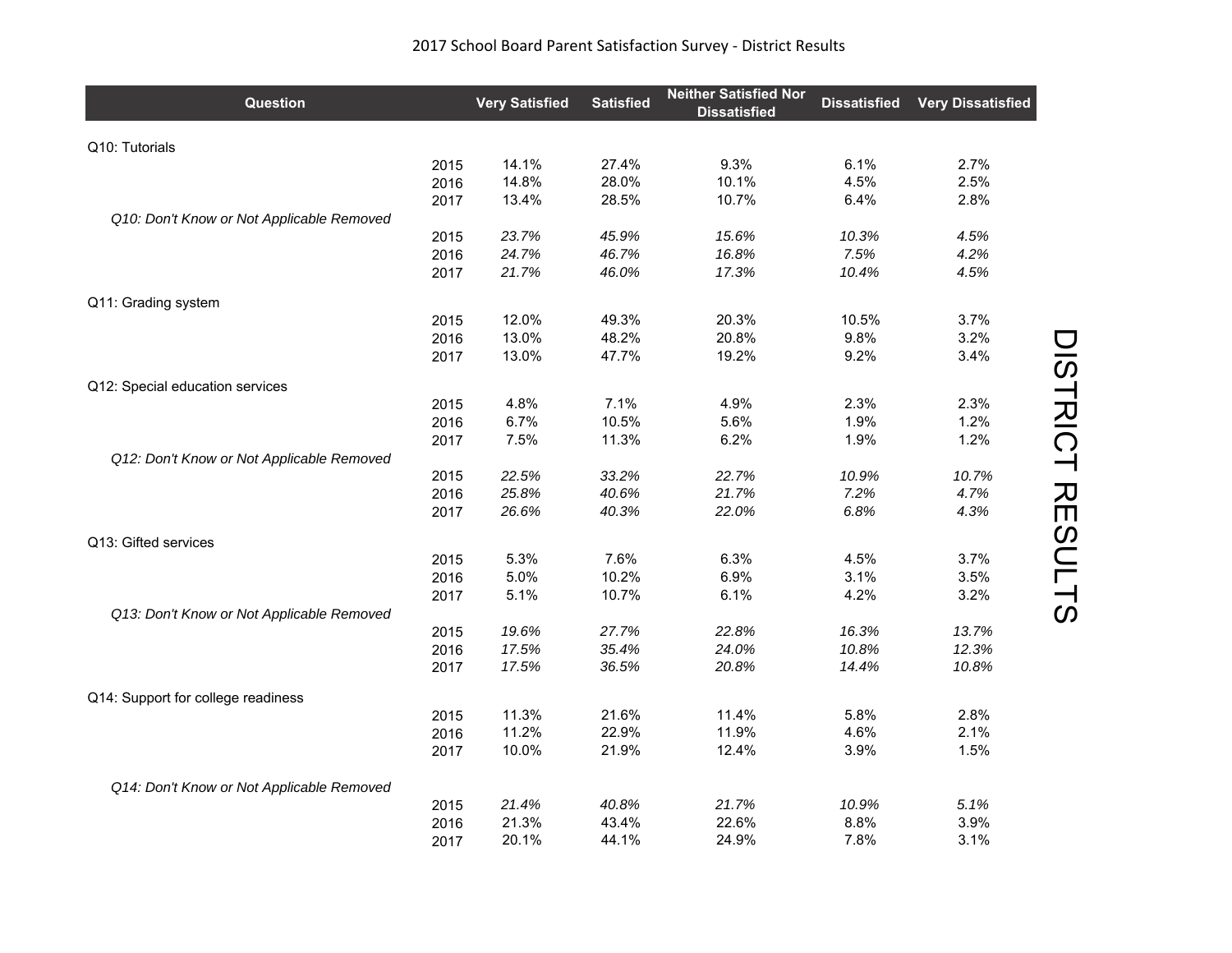| <b>Question</b>                           |      | <b>Very Satisfied</b> | <b>Satisfied</b> | <b>Neither Satisfied Nor</b><br><b>Dissatisfied</b> | <b>Dissatisfied</b> | <b>Very Dissatisfied</b> |
|-------------------------------------------|------|-----------------------|------------------|-----------------------------------------------------|---------------------|--------------------------|
| Q15: Support for career readiness         |      |                       |                  |                                                     |                     |                          |
|                                           | 2015 | 6.9%                  | 16.4%            | 13.5%                                               | 5.4%                | 2.6%                     |
|                                           | 2016 | 7.1%                  | 18.4%            | 13.6%                                               | 4.7%                | 1.9%                     |
|                                           | 2017 | 7.8%                  | 17.9%            | 14.0%                                               | 4.1%                | 1.2%                     |
| Q15: Don't Know or Not Applicable Removed |      |                       |                  |                                                     |                     |                          |
|                                           | 2015 | 15.4%                 | 36.6%            | 30.3%                                               | 12.2%               | 5.5%                     |
|                                           | 2016 | 15.5%                 | 40.3%            | 29.8%                                               | 10.3%               | 4.2%                     |
|                                           | 2017 | 17.2%                 | 39.8%            | 31.2%                                               | 9.1%                | 2.7%                     |
| Q16: School sports                        |      |                       |                  |                                                     |                     |                          |
|                                           | 2015 | 8.7%                  | 22.1%            | 12.4%                                               | 8.3%                | 4.2%                     |
|                                           | 2016 | 9.7%                  | 24.2%            | 13.1%                                               | 8.2%                | 4.7%                     |
|                                           | 2017 | 8.1%                  | 24.9%            | 14.4%                                               | 8.0%                | 3.9%                     |
| Q16: Don't Know or Not Applicable Removed |      |                       |                  |                                                     |                     |                          |
|                                           | 2015 | 15.6%                 | 39.7%            | 22.1%                                               | 15.0%               | 7.5%                     |
|                                           | 2016 | 16.2%                 | 40.4%            | 21.8%                                               | 13.8%               | 7.9%                     |
|                                           | 2017 | 13.7%                 | 42.0%            | 24.3%                                               | 13.5%               | 6.5%                     |
| Q17: Extra-curricular activities          |      |                       |                  |                                                     |                     |                          |
|                                           | 2015 | 13.1%                 | 36.3%            | 13.8%                                               | 7.9%                | 2.5%                     |
|                                           | 2016 | 16.3%                 | 35.3%            | 15.1%                                               | 6.6%                | 2.6%                     |
|                                           | 2017 | 14.4%                 | 36.0%            | 15.1%                                               | 8.0%                | 2.6%                     |
| Q17: Don't Know or Not Applicable Removed |      |                       |                  |                                                     |                     |                          |
|                                           | 2015 | 17.8%                 | 49.5%            | 18.7%                                               | 10.7%               | 3.4%                     |
|                                           | 2016 | 21.5%                 | 46.5%            | 19.9%                                               | 8.7%                | 3.4%                     |
|                                           | 2017 | 18.9%                 | 47.3%            | 19.8%                                               | 10.5%               | 3.5%                     |
| Q18: Opportunities for parent involvement |      |                       |                  |                                                     |                     |                          |
|                                           | 2015 | 21.2%                 | 48.5%            | 18.7%                                               | 5.2%                | 1.8%                     |
|                                           | 2016 | 24.6%                 | 48.6%            | 15.2%                                               | 5.3%                | 1.6%                     |
|                                           | 2017 | 24.7%                 | 50.0%            | 14.9%                                               | 4.2%                | 1.4%                     |
| Q19: School discipline                    |      |                       |                  |                                                     |                     |                          |
|                                           | 2015 | 14.3%                 | 38.7%            | 15.2%                                               | 9.1%                | 5.6%                     |
|                                           | 2016 | 15.9%                 | 40.3%            | 14.0%                                               | 8.7%                | 4.9%                     |
|                                           | 2017 | 17.6%                 | 41.2%            | 14.6%                                               | 8.3%                | 4.4%                     |
| Q19: Don't Know or Not Applicable Removed |      |                       |                  |                                                     |                     |                          |
|                                           | 2015 | 17.3%                 | 46.7%            | 18.3%                                               | 10.9%               | 6.8%                     |
|                                           | 2016 | 19.0%                 | 48.0%            | 16.8%                                               | 10.4%               | 5.9%                     |
|                                           | 2017 | 20.5%                 | 47.9%            | 16.9%                                               | 9.6%                | 5.1%                     |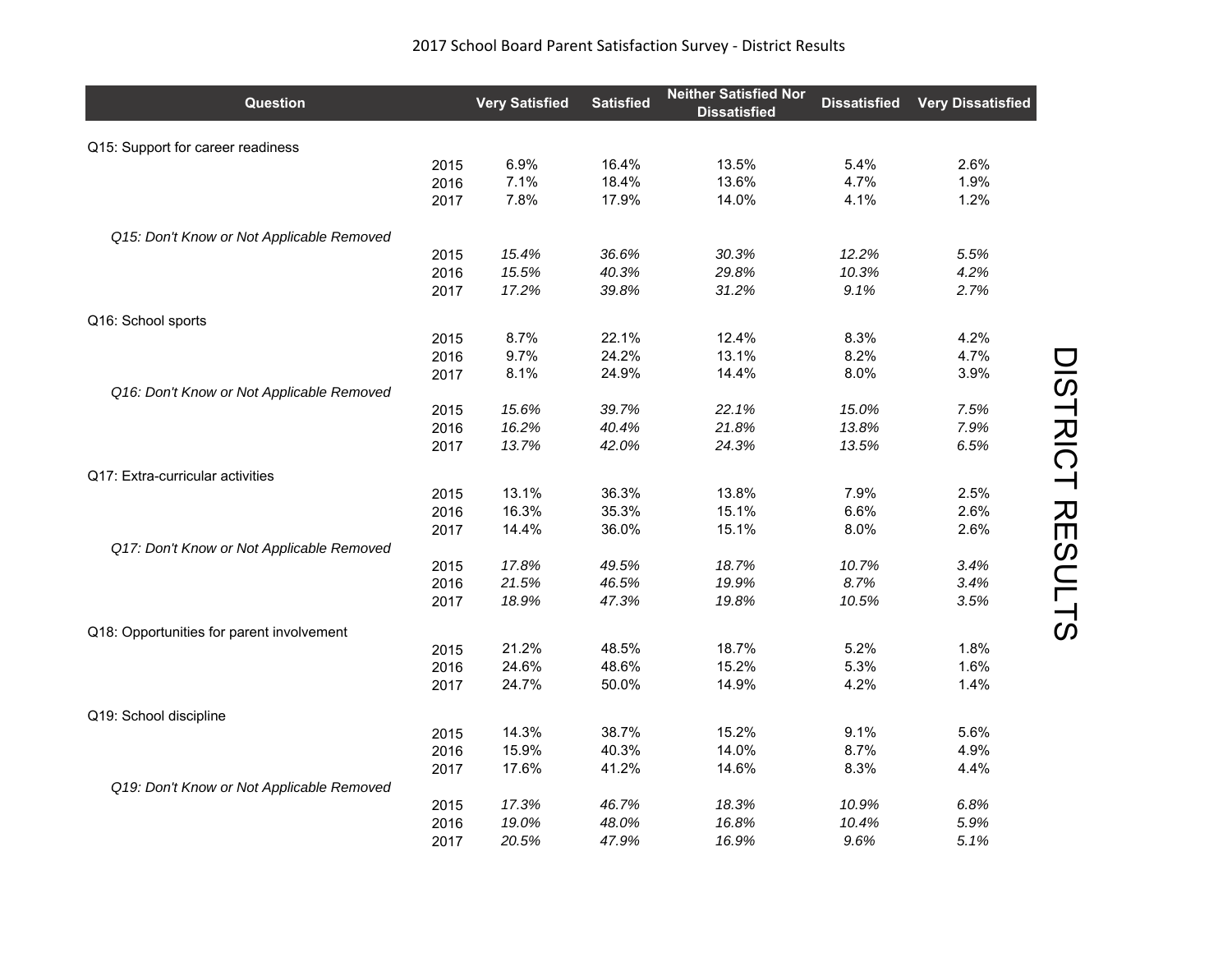| <b>Question</b>                              |      | <b>Very Satisfied</b> | <b>Satisfied</b> | <b>Neither Satisfied Nor</b><br><b>Dissatisfied</b> | <b>Dissatisfied</b> | <b>Very Dissatisfied</b> |
|----------------------------------------------|------|-----------------------|------------------|-----------------------------------------------------|---------------------|--------------------------|
| Q20: Progress updates received from teachers |      |                       |                  |                                                     |                     |                          |
|                                              | 2015 | 18.5%                 | 38.9%            | 17.0%                                               | 16.9%               | 6.5%                     |
|                                              | 2016 | 20.9%                 | 38.3%            | 16.5%                                               | 16.3%               | 6.0%                     |
|                                              | 2017 | 20.4%                 | 38.6%            | 16.9%                                               | 15.8%               | 6.6%                     |
| Q21: Communication from my child's school    |      |                       |                  |                                                     |                     |                          |
|                                              | 2015 | 26.8%                 | 48.3%            | 13.8%                                               | 7.4%                | 3.2%                     |
|                                              | 2016 | 28.2%                 | 48.3%            | 12.3%                                               | 7.2%                | 3.4%                     |
|                                              | 2017 | 31.1%                 | 47.7%            | 11.7%                                               | 6.6%                | 2.5%                     |
| Q22: Communication from the school district  |      |                       |                  |                                                     |                     |                          |
|                                              | 2015 | 17.1%                 | 51.3%            | 20.5%                                               | 5.5%                | 2.8%                     |
|                                              | 2016 | 17.0%                 | 50.4%            | 20.0%                                               | 6.4%                | 3.5%                     |
|                                              | 2017 | 19.5%                 | 52.1%            | 18.9%                                               | 4.8%                | 2.1%                     |
| Q23: School district website                 |      |                       |                  |                                                     |                     |                          |
|                                              | 2015 | 13.5%                 | 50.2%            | 22.3%                                               | 7.0%                | 2.3%                     |
|                                              | 2016 | 16.3%                 | 52.3%            | 19.3%                                               | 5.4%                | 1.7%                     |
|                                              | 2017 | 18.0%                 | 54.4%            | 18.5%                                               | 3.5%                | 1.0%                     |
| Q24: Availability of translation service     |      |                       |                  |                                                     |                     |                          |
|                                              | 2015 | 2.8%                  | 6.8%             | 4.9%                                                | 1.4%                | 0.8%                     |
|                                              | 2016 | 4.7%                  | 8.6%             | 5.9%                                                | 1.2%                | 0.6%                     |
|                                              | 2017 | 4.6%                  | 9.6%             | 4.4%                                                | 0.6%                | 0.7%                     |
| Q24: Don't Know or Not Applicable Removed    |      |                       |                  |                                                     |                     |                          |
|                                              | 2015 | 16.9%                 | 40.6%            | 29.6%                                               | 8.2%                | 4.8%                     |
|                                              | 2016 | 22.6%                 | 40.8%            | 28.2%                                               | 5.6%                | 2.7%                     |
|                                              | 2017 | 23.0%                 | 48.2%            | 22.3%                                               | 3.0%                | 3.5%                     |
| Q25: School bus and bus driver               |      |                       |                  |                                                     |                     |                          |
|                                              | 2015 | 12.4%                 | 19.8%            | 6.3%                                                | 3.5%                | 1.5%                     |
|                                              | 2016 | 17.1%                 | 19.4%            | 6.0%                                                | 3.9%                | 2.0%                     |
|                                              | 2017 | 18.2%                 | 20.1%            | 5.8%                                                | 3.3%                | 2.0%                     |
| Q25: Don't Know or Not Applicable Removed    |      |                       |                  |                                                     |                     |                          |
|                                              | 2015 | 28.7%                 | 45.6%            | 14.3%                                               | 8.1%                | 3.4%                     |
|                                              | 2016 | 35.4%                 | 40.1%            | 12.3%                                               | 8.0%                | 4.2%                     |
|                                              | 2017 | 36.9%                 | 40.7%            | 11.7%                                               | 6.8%                | 4.0%                     |

## 2017 School Board Parent Satisfaction Survey ‐ District Results